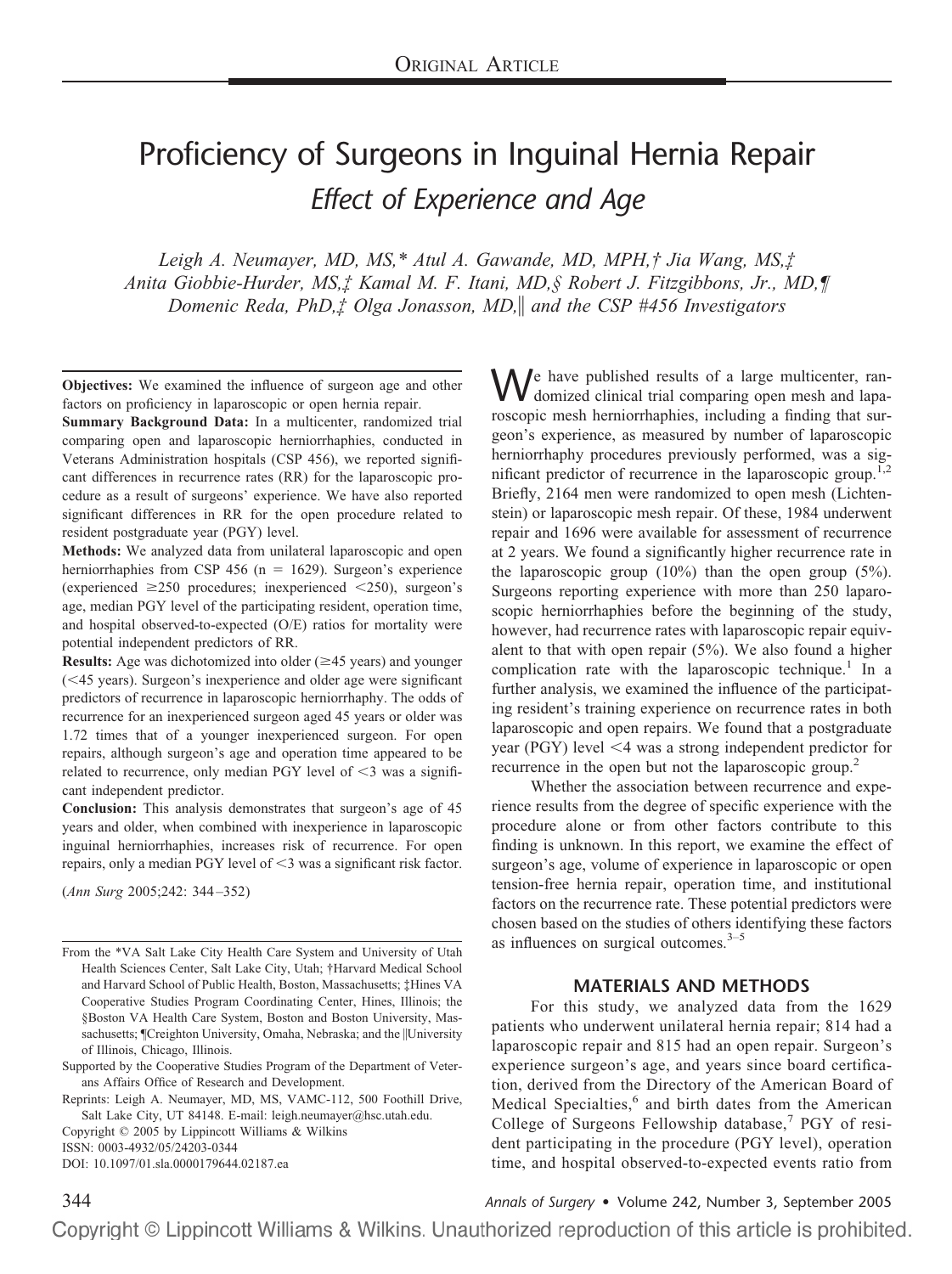the National Surgical Quality Improvement Program (O/E ratio) $5$  were considered as potential factors contributing to recurrence.

Following our previous findings, we dichotomized surgeon's experience in laparoscopic repair into greater than 250 repairs (experienced) and less than 250 repairs (inexperienced). The bivariate relationships between each of the factors (years since board certification, surgeon's age, surgeon's experience, PGY level, operation time, O/E ratio) and recurrence were analyzed to determine if a relationship existed and if so, whether it was linear, dichotomous, or otherwise.

Statistical analysis was performed based on the intention-to-treat principle. The associations were analyzed by group (laparoscopic or open) to determine if there were consistent or divergent findings based on technique. The correlations between each factor were examined to avoid collinearity. Years since board certification was found to be highly correlated with surgeon's age (correlation coefficient  $= 0.9$ ; we chose age as the factor to examine. Scatterplots and contingency tables were used to explore possible relationships. Factors with an apparent relationship to recurrence were then analyzed. Recurrence rates for each individual attending surgeon were taken as the outcome and calculated by the number of recurrences divided by the number of cases. Analyses were based on each attending surgeon; the median PGY level of residents assisting that surgeon was calculated and used for the analyses. Multivariable logistic regression for binary-response data was applied to examine the association between recurrence rates and explanatory variables. Two-way interactions of the explanatory variables were also examined and included in the model if significant. The predictive accuracy of the multivariate models was evaluated by using both the concordance index (c-index) and the Hosmer-Lemeshow goodness-of-fit test statistics.<sup>8</sup> All statistical values are 2-sided, and the statistical significance level was set at 0.05. We considered any factor with statistical significance in regression analysis to be significantly associated with recurrence.

#### **RESULTS**

Information on surgeon's age was available for 812 of the laparoscopic repairs (55 surgeons) and 810 of the open repairs (77 surgeons). The total number of surgeons was 86.

| TABLE 1. Recurrence Rates in the Laparoscopic Group by |
|--------------------------------------------------------|
| Surgeon's Experience and Age                           |

| <b>Surgeon</b><br><b>Experience</b> | Age       | No.           | Recurrence<br>Rate Mean | <b>Standard</b><br><b>Deviation</b> | Range       |
|-------------------------------------|-----------|---------------|-------------------------|-------------------------------------|-------------|
| High                                | $<$ 45    | $\mathcal{L}$ | 5.8%                    | $8.2\%$                             | $0 - 12\%$  |
|                                     | $\geq 45$ | 6             | 2.6%                    | $4.1\%$                             | $0 - 8\%$   |
| Low                                 | $<$ 45    | 32            | $3.4\%$                 | $5.9\%$                             | $0 - 18%$   |
|                                     | $\geq 45$ | 15            | 18.3%                   | 26.5%                               | $0 - 100\%$ |

Surgeons participating in this trial ranged in age from 27 to 70 with a median of 42 years in the laparoscopic group (55 surgeons) and from 30 to 76 with a median of 42 in the open group (77 surgeons). The average recurrence rate for these 1622 repairs was 4.4% in the open group and 8.6% in the laparoscopic group. There were no apparent relationships between surgeon age and level of resident training in either the open or the laparoscopic groups.

#### **Laparoscopic Repair**

In the initial univariate analysis, surgeon's experience and age showed significant associations with recurrence, whereas operation time, hospital O/E ratio, and PGY level of participating resident did not. The relationship of surgeon's age and recurrence was dichotomous with an increase in average recurrence rates for surgeons aged 45 years and above (Table 1). Multivariable logistic regression analysis revealed significant interaction between surgeon's experience and surgeon's age (Table 2). For inexperienced surgeons, the adjusted odds ratio of recurrence for older compared with younger surgeons was 1.72 ( $P = 0.045$ ).

#### **Open Repair**

In initial analysis of open hernia repairs, the factors associated with recurrence were surgeon's age, the PGY level of the participating resident, and operation time. Hospital O/E ratio and surgeon experience were not associated with recurrence. The relationship between recurrence and surgeon age was dichotomous with an increase in mean recurrence rates for surgeons aged 45 years and above (Table 3). In multivariable logistic regression analysis, only the PGY level of the participating resident was significant; surgeon's age and op-

| <b>TABLE 2.</b> Multivariate Analyses: Laparoscopic Repair |                        |                                     |            |               |         |
|------------------------------------------------------------|------------------------|-------------------------------------|------------|---------------|---------|
| <b>Outcome</b>                                             | <b>Predictor</b>       | <b>Interaction</b>                  | <b>AOR</b> | $95\%$ CI     | P Value |
| Recurrence                                                 | Experienced surgeons   | Older ( $\geq$ 45) vs younger (<45) | 0.2        | $0.05 - 0.90$ | 0.036   |
|                                                            | Inexperienced surgeons | Older ( $\geq$ 45) vs younger (<45) | 1.72       | $1.01 - 2.92$ | 0.045   |

AOR, adjusted odds ratio; CI, confidence interval.

*© 2005 Lippincott Williams & Wilkins* 345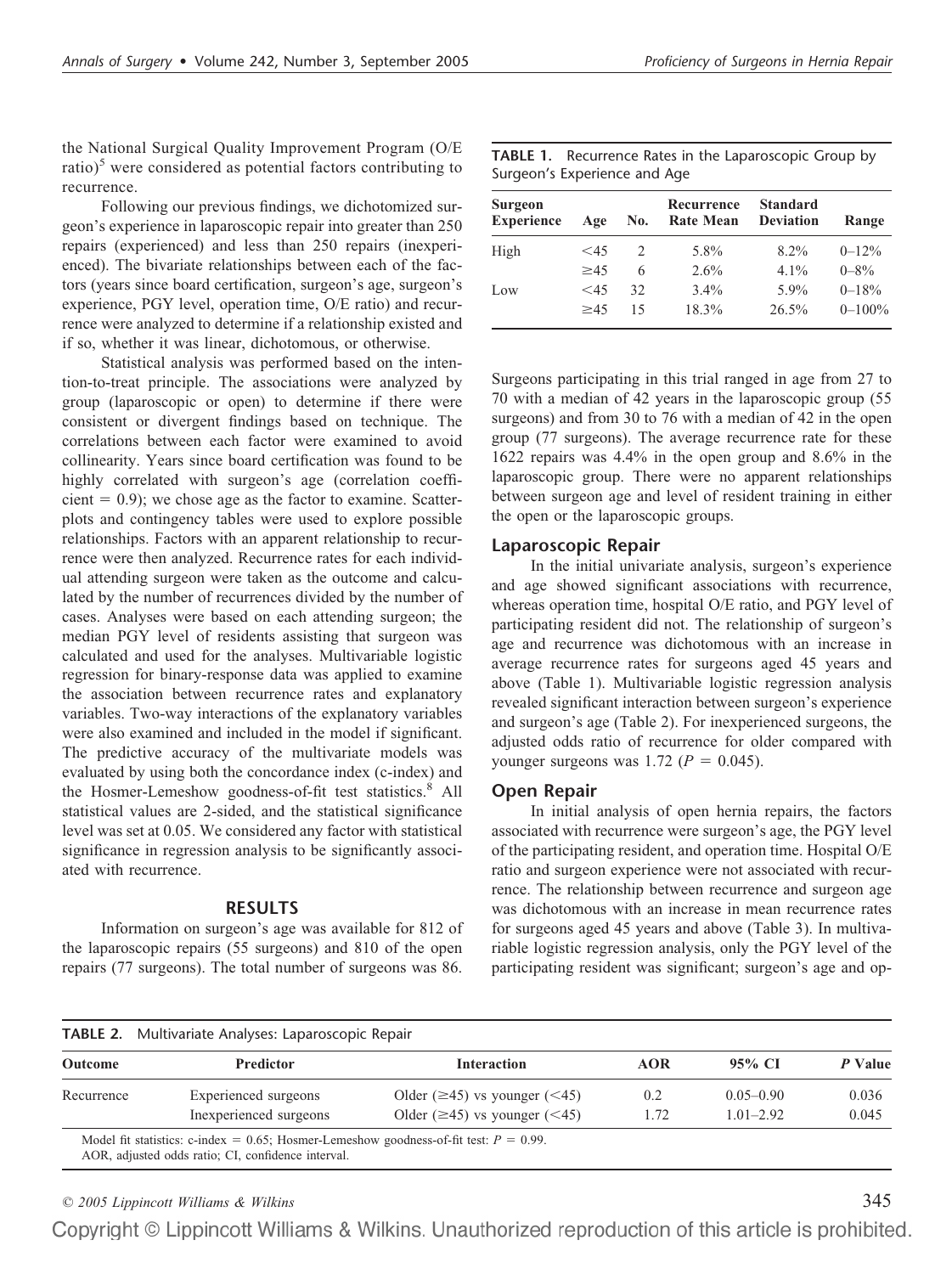|               | <b>TABLE 3.</b> Recurrence Rates in the Open Group by |  |  |  |  |
|---------------|-------------------------------------------------------|--|--|--|--|
| Surgeon's Age |                                                       |  |  |  |  |

| Age       | No. | Recurrence<br><b>Rate Mean</b> | <b>Standard</b><br><b>Deviation</b> | Range        |
|-----------|-----|--------------------------------|-------------------------------------|--------------|
| $\leq$ 45 | 45  | $2.7\%$                        | $5.7\%$                             | $0 - 23.5\%$ |
| $45+$     | 32  | $4.9\%$                        | $11.0\%$                            | $0 - 50\%$   |

eration time were not. The estimated odds of recurrence when the median PGY level of the participating resident was  $\leq$ 3 was 3.62 times that for a resident at a median PGY level of 3 or more ( $P = 0.016$ , Table 4).

#### **DISCUSSION**

We have long believed that more experience produces improved outcomes for surgeons. The strong association of high volume with good outcomes for certain major procedures such as pancreatic resection has reinforced the assumption that "practice makes perfect." $9-11$  We have found a potential qualification, however, for this view.

In this cross-sectional post hoc analysis of the results of a multicenter clinical trial of hernia treatments, we did find that a large experience in laparoscopic hernia repair is associated with a low recurrence rate, regardless of the surgeon's age. Overall hospital performance, as measured by the O/E ratio for surgical morbidity, was not a significant contributor to outcome. Neither was operation time, indicating that a plateau in operation time is not a sufficient measure of proficiency. Unexpected, however, was the finding that inexperienced surgeons 45 years of age or older had recurrence rates significantly higher than equally inexperienced but younger surgeons. The explanation for this difference is not readily evident but is likely multifactorial. Potential contributors to the difference include intrinsic factors (such as aging) as well as extrinsic factors (environment and continuing medical education methods).

That older inexperienced surgeons are less proficient than younger surgeons is consistent with the results of other studies. Choudhry and colleagues systematically analyzed all available reports assessing physician age or time in practice

|                | <b>TABLE 4.</b> Multivariate Analysis: Open Repair |      |              |         |  |
|----------------|----------------------------------------------------|------|--------------|---------|--|
| <b>Outcome</b> | <b>Predictor</b>                                   | AOR  | 95% CI       | P Value |  |
| Recurrence     | Median<br>$PGY$ level $\leq$ 3                     | 3.62 | $1,27-10.35$ | 0.016   |  |

Model fit statistics:  $c$ -index = 0.60; Hosmer-Lemeshow goodness-of-fit test:  $P = 0.99$ .

AOR, adjusted odds ratio; CI, confidence interval; PGY, postgraduate year.

and their performance in a variety of measurements such as knowledge and clinical outcomes.<sup>12</sup> Of the 59 studies surveyed, all but one found some degree of decline in performance with increasing age or time in practice, and most found a global decline in all measures regardless of risk adjustment. All studies that tested knowledge showed a negative association of age with knowledge, and a very large study of the clinical outcomes of patients with acute myocardial infarction showed that mortality increased by 0.5% for every year since medical school graduation of the treating physician. Similar results were reported by Hartz and associates in a study of coronary artery bypass; after adjusting for patient and surgeon variables, surgeons who had been in practice longer and were older had higher operative mortality rates despite a large total experience in cardiac surgery.<sup>13</sup> O'Neill and associates found the same relationship for carotid endarterectomy; years since licensure was the strongest predictor of mortality.<sup>14</sup>

The ability to learn and perform complex new procedures may be compromised by aging. An age-dependent decline in training-dependent plasticity (cortical encoding of kinematic details of practiced movements) has been reported, suggesting that the ability of the healthy aging motor cortex to reorganize in response to training decreases with age.<sup>15</sup> Others, studying the performance of motor vehicle operational skills in healthy young and elderly drivers, found that the diminished performance of older drivers was related to visual–spatial attentional declines and diminished useful field of vision associated with normal aging.<sup>16</sup> Visual–spatial abilities are related to performance of simulated complex surgical tasks; studies of proficiency in visual–spatial perception have determined that the performance of surgeons in simulated complex tasks required high-level visual–spatial perception abilities.<sup>17,18</sup> It is no surprise, then, to find that older surgeons have less proficiency in performance of laparoscopic herniorrhaphy; in addition to factors related to normal aging, these surgeons did not have the advantage of structured learning programs akin to those in a residency program through which to learn a new technique.

There are few data about effectiveness of teaching new skills and techniques once surgeons have completed their structured training.<sup>12</sup> Both the laparoscopic and the Lichtenstein hernia repairs are relatively new to surgical practice. Of the 2 herniorrhaphy procedures, the laparoscopic technique is more complex and requires a new set of skills. Surgeons 45 years and older at the beginning of our study would have learned these techniques after completion of a surgical residency through a variety of means, including short courses and formal or informal preceptorships. Prior experience with 25 laparoscopic hernia procedures was a requirement for surgeons' participation in this study, although we did not obtain information on how, when, or where the participating surgeons learned the technique. Our inclusion of the O/E ratio

346 *© 2005 Lippincott Williams & Wilkins*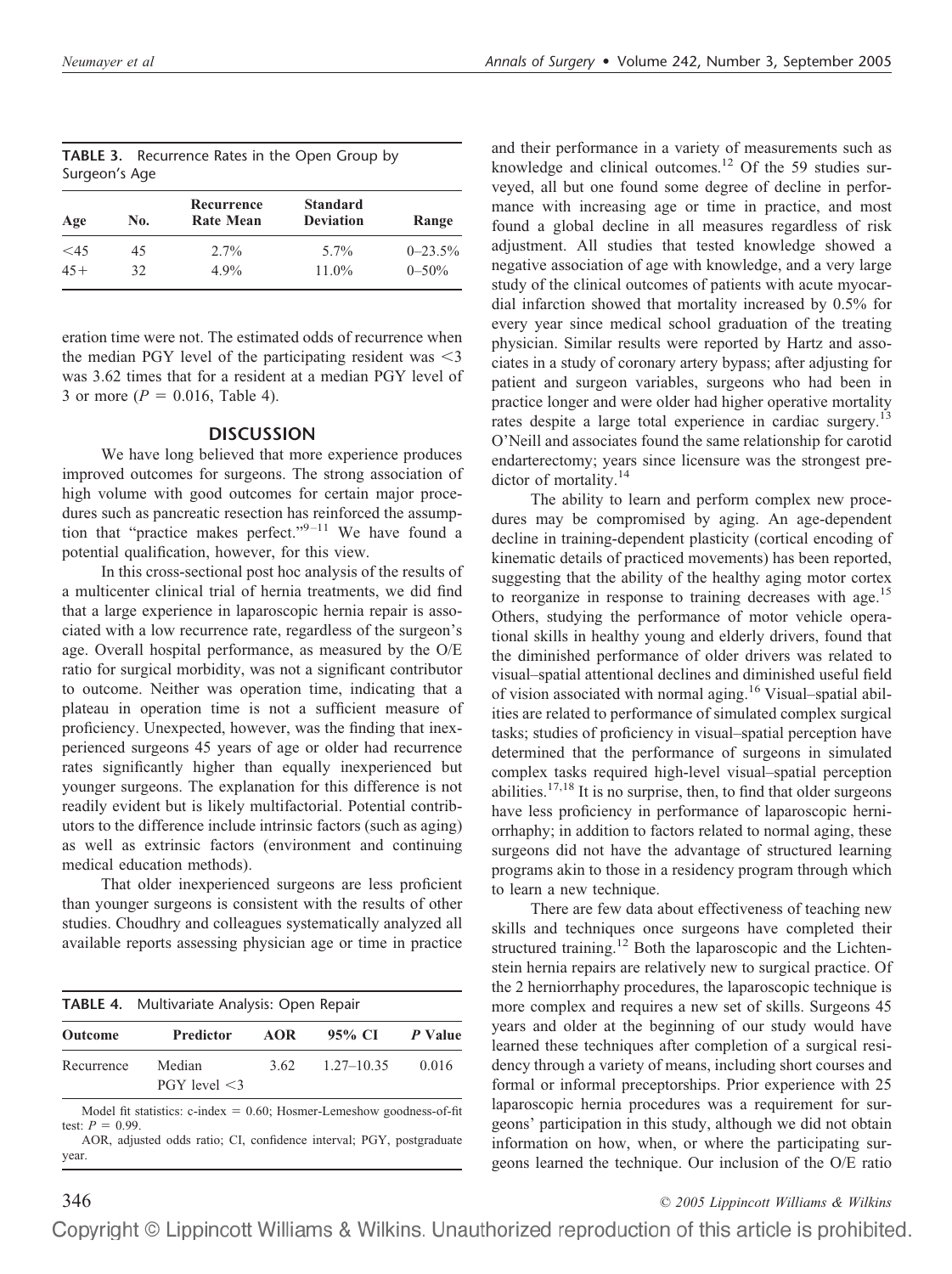for each study site suggests that the local environment was not a factor in surgeon performance.

The nearly linear decrease in recurrence rates for the open repair as residents advance, however, demonstrates a progressive learning curve during surgical residencies and suggests that structured learning taking place in a residency program becomes effective as experience is gained. We observed that experience overcame the effect of age for surgeons performing laparoscopic herniorrhaphies, but the inadequacy of effective learning programs was sharply evident when experience was lacking.

It is necessary to explain why, even when an attending surgeon was present and participating throughout the operation; junior-level residents had higher recurrence rates when performing open repairs than did residents at a more senior level. In laparoscopic procedures, the role of the attending surgeon is paramount; the participating resident and attending surgeon see the same operative field in the same perspective, and placement of mesh and sutures are under the complete control of the attending surgeon whose level of experience is the deciding factor. In open repairs, in which the resident is often the surgeon and the attending surgeon the assistant, the same degree of vigilance should have been expected; the attending surgeon could have verified each step of the placement and suturing of the mesh according to the standard protocol adopted by this study.<sup>19</sup> Perhaps the altered perspective of the operative field that occurs when the surgeon and resident are on opposite sides of the patient was partly responsible for the pronounced effect of resident PGY level; experience of the resident, then, would play the major role. It could also be that overfamiliarity with open herniorrhaphy leads to inattention to details critical to success in this technique such as an overlap of 2 cm of mesh beyond the pubic tubercle. These might be overcome by a skilled senior resident but not recognized by residents who are inexperienced. To assure our patients that the outcomes of their operation are optimal, however, the way in which procedures are taught and supervised in residency programs deserves careful consideration.

Our study is limited in part by the design. It was a retrospective analysis of data that were immediately available to us. The analyses were exploratory in an effort to identify potential explanations for our previously published findings of the strong effect of experience (volume for attending surgeons, level of training for residents). Our study is also limited by the small number of surgeons involved in this analysis (86). Only 8 of the 55 laparoscopic surgeons in our study were experienced, therefore making conclusions from a subanalysis of this group unreliable. Our findings for inexperienced surgeons, however, are robust and consistent with those of others, meriting further investigation of the potential association between surgical outcomes and the age of the surgeon.

We are not suggesting that older surgeons are inherently incompetent or unsafe. The learning process of aging surgeons, particularly for complex new techniques, deserves further investigation.<sup>20</sup> The methods of teaching older surgeons new techniques may need to be modified. Optimum outcomes for patients is the ultimate consideration as recommendations for the design of structured courses and for credentialing in new technology are developed.<sup>20-23</sup>

#### **REFERENCES**

- 1. Neumayer L, Giobbie-Hurder A, Jonasson O, et al. Open mesh versus laparoscopic mesh repair of inguinal hernia. *N Engl J Med*. 2004;350: 1819 –1827.
- 2. Wilkemeyer M, Pappas TN, Hurder A, et al. Does resident post graduate year influence the outcomes of inguinal hernia repair? *Ann Surg.* 2005;241: 879 – 884.
- 3. Killian CA, Graffunder EM, Vinciguerra TJ, et al. Risk factors for surgical-site infections following cesarean section. *Infect Control Hosp Epidemiol*. 2001;22:613– 617.
- 4. Smabrekke A, Havelin LI, Furnes O. Operating time and survival of primary total hip replacements: an analysis of 31,745 primary cemented and uncemented total hip replacements from local hospitals reported to the Norwegian Arthroplasty Register 1987–2001. *Acta Orthop Scand*. 2004;75:524 –532.
- 5. Khuri S, Daley J, Henderson W, et al. and participants in the National Veterans Administration Surgical Risk Study. The national Veterans Administration surgical risk study: risk adjustment for the comparative assessment of the quality of surgical care. *J Am Coll Surg*. 1995;180: 519 –531.
- 6. American Board of Medical Specialties. *The Official ABMS Directory of Board Certified Medical Specialists*. Philadelphia: WB Saunders/ Elsevier; 2004.
- 7. American College of Surgeons Fellowship Database. Accessed February 2, 2005.
- 8. Hosmer DW Jr, Lemeshow S. *Applied Logistic Regression*. New York: John Wiley & Sons; 1989.
- 9. Begg CB, Cramer LD, Hoskins WJ, et al. Impact of hospital volume on operative mortality for major cancer surgery. *JAMA*. 1998;280:1747– 1751.
- 10. Halm EA, Lee C, Chassin MR. Is volume related to outcome in health care? A systematic review and methodologic critique of the literature. *Ann Intern Med*. 2002;137:511–520.
- 11. Birkmeyer JD, Stukel TA, Siewers AE, et al. Surgeon volume and operative mortality in the United States. *N Engl J Med*. 2005;349:2117– 2127.
- 12. Choudhry NK, Fletcher RH, Soumerai SB. Systematic review: the relationship between clinical experience and quality of health care. *Ann Intern Med*. 2005;142:260 –273.
- 13. Hartz AJ, Kuhn EM, Pulido J. Prestige of training programs and experience of bypass surgeons as factors in adjusted patient mortality rates. *Med Care*. 1999;37:93–103.
- 14. O'Neill L, Lanska DJ, Hartz AJ. Surgeon characteristics associated with mortality and morbidity following carotid endarterectomy. *Neurology*. 2000;55:773–781.
- 15. Sawaki L, Yaseen Z, Kopylev L, et al. Age-dependent changes in the ability to encode a novel elementary motor memory. *Ann Neurol*. 2003;53:521–524.
- 16. Perryman KM, Fitten LJ. Effects of normal aging on the performance of motor-vehicle operational skills. *J Geriatr Psychiatry Neurol*. 1996;9:  $136 - 141$ .
- 17. Wanzel KR, Hamstra SJ, Caminiti MF, et al. Visual–spatial ability correlates with efficiency of hand motion and successful surgical performance. *Surgery*. 2003;134:750 –757.
- 18. Risucci DA. Visual spatial perception and surgical competence. *Am J Surg*. 2002;184:291–295.
- 19. Neumayer L, Jonasson O, Fitzgibbons RJ Jr, et al. Tension-free inguinal hernia repair: the design of a trial to compare open and laparoscopic

#### *© 2005 Lippincott Williams & Wilkins* 347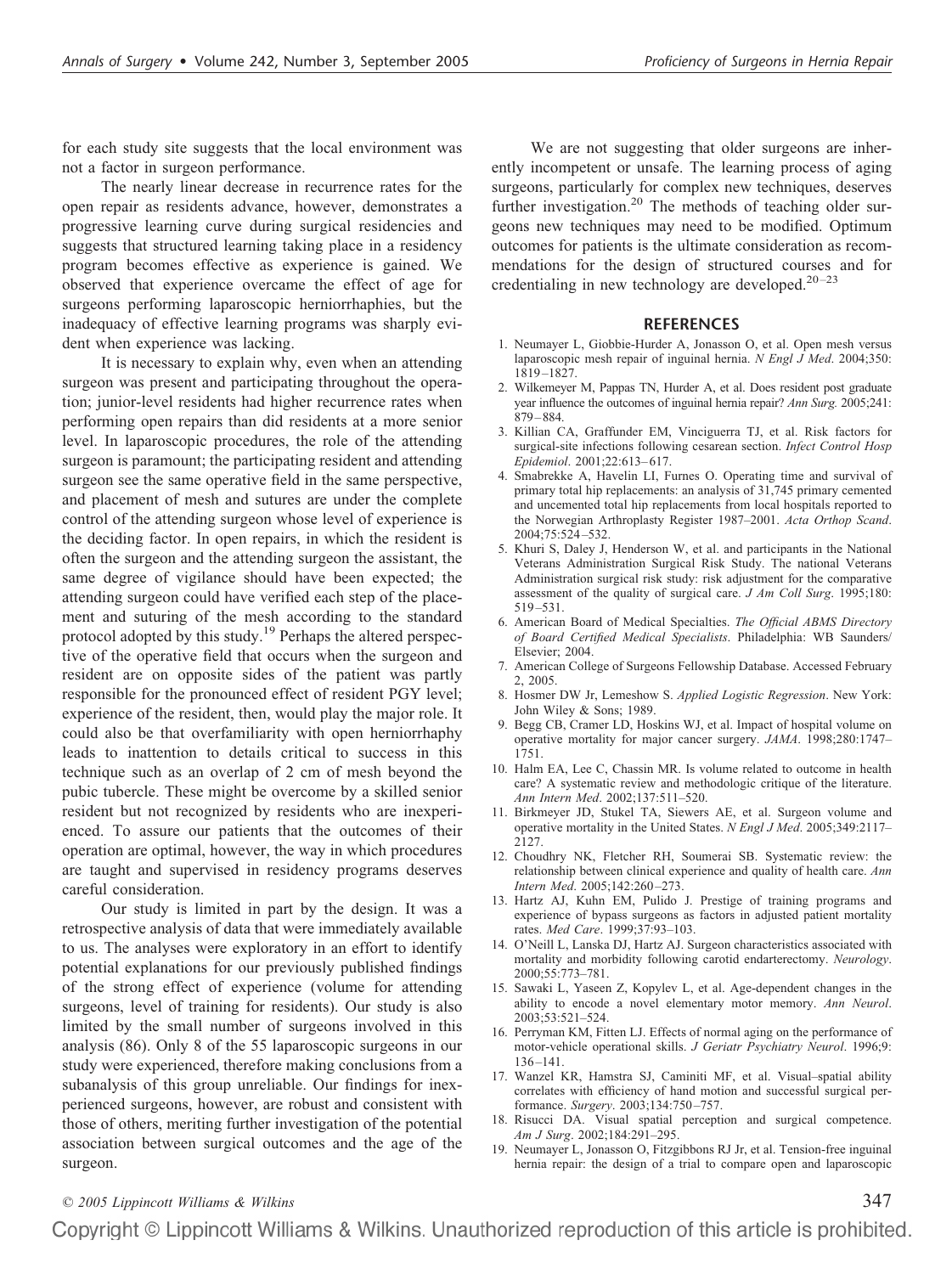surgical techniques. *J Am Coll Surg*. 2004;196:743–752.

- 20. Rogers DA, Elstein AS, Bordage G. Improving continuing medical education for surgical techniques: applying the lessons learned in the first decade of minimal access surgery. *Ann Surg*. 2001;233:159 –166.
- 21. American College of Surgeons. Approval of courses in new skills. *Bull Am Coll Surg*. 1998;83:35–36.
- 22. American College of Surgeons. Statement on emerging surgical technologies and the evaluation of credentials. *Bull Am Coll Surg*. 1994;79:  $40 - 41$ .
- 23. American College of Surgeons. Statement on issues to be considered before new surgical technology is applied to the care of patients. *Bull Am Coll Surg*. 1995;80:46 – 47.

#### **APPENDIX**

### **VA Cooperative Study #456: Tension-Free Inguinal Hernia Repair: Comparison of Open and Laparoscopic Surgical Techniques**

**Participants:** Chairperson: L. Neumayer, Salt Lake City VAMC

Biostatistician: A. Giobbie-Hurder Health Scientist: J. O. Gibbs Lead Health Economist: D. M. Hynes Health Economist: K. Stroupe National Study Coordinator: R. Denwood\* Clinical Nurse Coordinator: S. Hatton-Ward

**Data and Safety Monitoring Board:** R. Bell, Northwestern University Medical School; H. Buchwald (Chair), University of Minnesota School of Medicine; K. S. Ephgrave, VAMC Iowa City; R. Woolson, Medical University of South Carolina

**Executive Committee:** C. J. Carrico, University of Texas Southwestern Medical Center (deceased); D. Dunlop, Northwestern University; R. J. Fitzgibbons, Jr., Creighton University; J. O. Gibbs, Northwestern University; W.G. Henderson, University of Colorado Health Outcomes Program; A. Giobbie-Hurder, Cooperative Studies Program Coordinating Center, Hines, IL; D. M. Hynes, Cooperative Studies Program Coordinating Center, Hines, IL; K. Itani, Houston VAMC; O. Jonasson, University of Illinois College of Medicine; L. Kim, Dallas VAMC; M. J. London, San Francisco VAMC; L. Neumayer (Chair), Salt Lake City VAMC; T. N. Pappas, Durham VAMC; D. Reda, Acting Director Cooperative Studies Program Coordinating Center, Hines, IL

**Endpoints Committee:** M. E. Arregui, Indianapolis IN (Surgery); M. J. Bishop, Seattle VAMC (Anesthesiology); E. Jensen, MD, Salt Lake City VAMC (Pathology)

**VA Central Office:** J. Feussner, Chief Research & Development Officer; S. Berkowitz, Assistant Director, Cooperative Studies Program; J. Gough, Program Assistant, Cooperative Studies Program

**Site Personnel:** *Baltimore, MD:* B. Bass, G. Bochicchio, C. Alvarez,\* K. B. Stem

*Birmingham, AL:* J. J. Gleysteen, K. Mitchell, R. Ragoza\*

*Boston, MA/Manchester, NH:* G. Rodkey, R. Dennis, D. Soybel,\* J. Gordon,\* M. Campasano, B. Dionian,\* J. Moriuchi\*

*Columbia, MO:* B. Miedema, K. Crews

*Dallas, TX:* T. Anthony, L. Kim,\* C. Willis, C. Rowder\*

*Detroit, MI:* S. Tennenberg, R. Kozol,\* C. Yales

*Durham, NC:* T. N. Pappas, N. Lee

*Houston, TX:* K. Itani, S. Brown

*Little Rock, AR:* L. Kim, R. Muldoon,\* D. Johnson,\* K. Marchant

*Memphis, TN:* E. Mangiante, K. Phillips, K. VanFrank, F. Hatmaker,\* A. Collins\*

*Salt Lake City, UT:* D. M. Hinson, B. Salabsky

*San Francisco, CA:* Q. Yang Duh, M. Marovich

*Tampa, FL:* C. Mendez, T. Durant, B. Wright\*

*West Los Angeles, CA:* G. Glantz, E. H. Livingston,\* W. Murphy

*Chair's Office:* S. Hatton-Ward

*Salt Lake City, UT:* B. Redfield

*Hines CSPCC:* K. Tir, S. Heard, J. Motyka, C. Sullivan\*

\*Former participant.

## **Discussions**

DR. LAWRENCE W. WAY (SAN FRANCISCO, CALIFORNIA): This is the second publication to present results from the large VA multi-institutional randomized trial that compared laparoscopic and open tension-free mesh repairs of inguinal hernias. The data in the present study concern 814 of the unilateral laparoscopic repairs for which the age of the surgeon was known. The data indicate that 55 surgeons were involved, which means that on the average, each laparoscopic surgeon performed 15 laparoscopic operations. Data on the range and median number of repairs by these surgeons were not given, but would be of interest.

The previous publication reported that highly experienced surgeons had recurrence rates that were less by half than less experienced surgeons. The definition of highly experienced, which was empirically set after reviewing the results, was 250 or more laparoscopic hernia repairs.

The principal conclusion of the previous study, "The open technique is superior to the laparoscopic technique for mesh repair of primary hernias," could be criticized as inflated, since both studies show the difference was not an immutable feature of the technique itself but was more a reflection of the experience of the operator. Thus, I would have preferred a statement to the effect that "the open technique was (not is) superior to... under the circumstances of the trial." The current report is open to similar objections, because of how the authors dealt with the corre-

348 *© 2005 Lippincott Williams & Wilkins*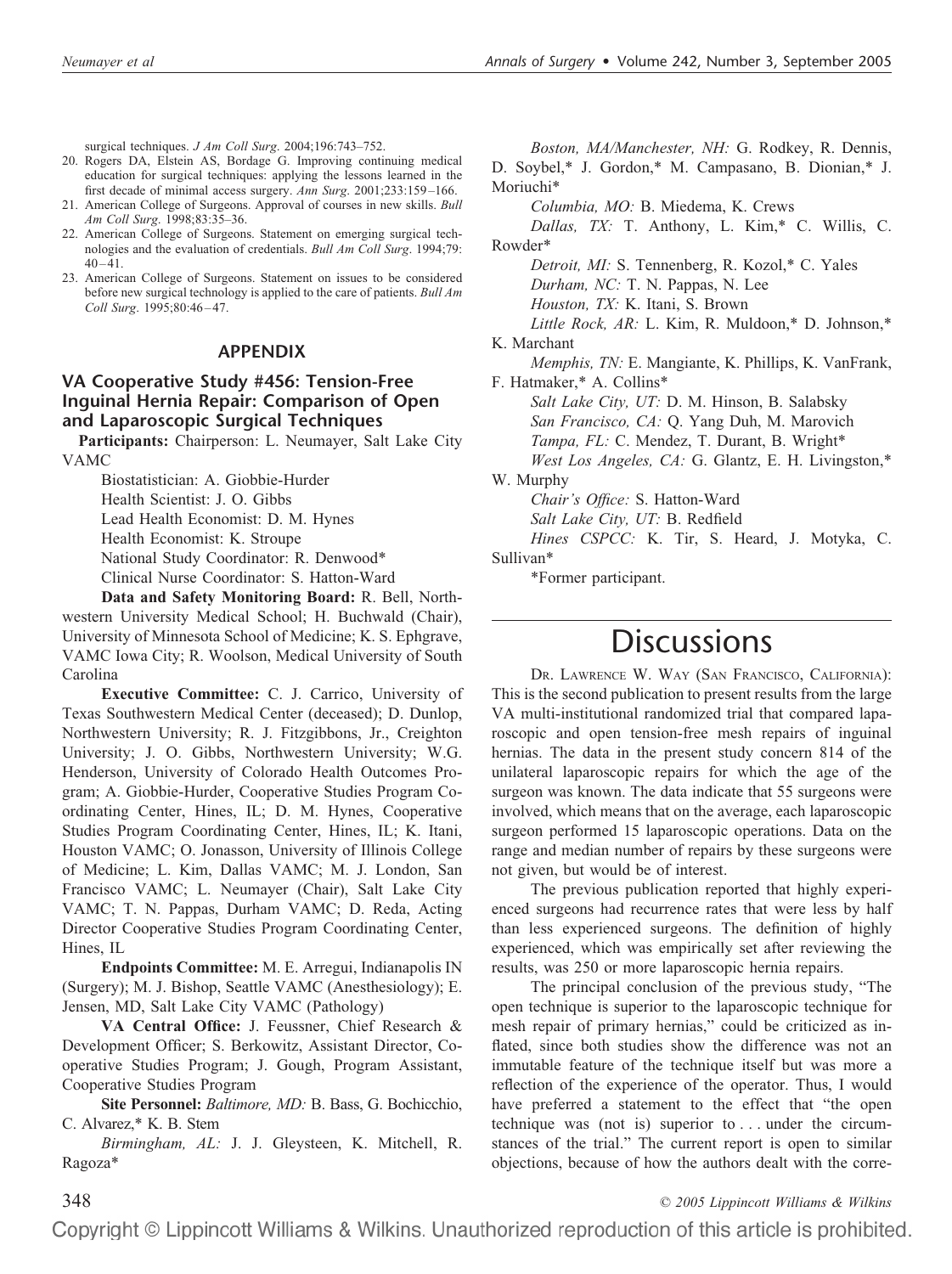lation between increasing age of the surgeon and the recurrence rates for the repairs. Table 1 sums it up: the recurrence rate was 18% for surgeons 45 years or older and was 3% for surgeons younger than age 45—just the inexperienced surgeons, that is.

Less was made of the observation that among experienced surgeons, the recurrence rates were substantially lower for the older than for the younger group. The cautionary point is that one should hesitate to conclude, as the authors appear to have done, that age per se was the dominant variable. The very best results were in the hands of the older surgeons. It seems more likely that age was a correlate of other variables that have not been identified (because data were not collected on them), such as training, recent experience, extent of laparoscopic activity, overall intensity of clinical practice, etc. In any event, the superior performance of the more experienced laparoscopic surgeons over age 45 raises questions about the relevance of other statements in the discussion regarding the negative relationship between age and performance. The current literature on this subject is not as onesided as portrayed, for numerous observations demonstrate that healthy individuals can maintain excellent levels of verbal and procedural knowledge as they age, remaining active (ie, practice) being the major factor.

There is no doubt, however, as to the importance and long-lasting impact of the findings from this trial. To analyze it further, one would want more detail on the surgeons' training and experience, since recurrence rates that vary from 0% to over 20% reflect a very heterogeneous group.

I have some questions and a final comment.

The original NEJM article counted 58 surgeons with fewer and 20 surgeons with more than 250 laparoscopic repairs who participated in the study. What happened to the missing 28 surgeons between the first report and this one, and why were they disproportionately from the experienced group?

This paper did not mention complication rates. How did they correlate with age?

It would be interesting to see scatter diagrams relating experience, age, and recurrence rates. The data are probably very heterogeneous, but lumping them into such large categories (ie, over and under age 45; more or less than 250 cases) gives a different impression and deprives the reader of information that would aid understanding.

In my opinion, the results of the VA trial suggest 1 over-riding conclusion about laparoscopic hernia repair: It is an effective operation, which some surgeons in this trial had figured out how to do well, and others had not. The declarations about which is a superior technique and the role of age per se may be oversimplifications. I think the data give more intriguing leads than finite conclusions. For example, I am most interested in finding out what the successful surgeons had learned that the unsuccessful ones had not. In retrospect, the missing link is video records of the operations. If the operations had all been recorded, the situations where error occurred could be identified, the way to cope with these situations could be identified, and the mistakes of those with high recurrence rates could be pinpointed and rectified. This would lead to more specific courses of instruction, which should improve outcomes. It almost certainly would shorten the average learning curve from 250 cases to a more practical number. The extra expense would be offset by savings resulting from the improved outcomes. A commitment to making video records a routine aspect of future trials on surgical technique has much to recommend it.

Lastly, I wonder whether the authors think that their trial creates professional obligations to deal with the problems that were discovered? Is there a responsibility to follow through and provide additional training for those who are not working at a satisfactory level? Has the issue been discussed? And who is responsible?

My duty as a discussant is to add new thoughts if I can, not just to praise. But before closing I would like to express sincere Congratulations to all who participated in this truly superb and provocative project. Thank you.

DR. LEIGH A. NEUMAYER (SALT LAKE CITY, UTAH): Thank you, Dr. Way. I agree that we can only comment on what we have measured. Certainly there are many things in our trial that were probably surrogates for items that we didn't measure.

What happened to all the surgeons? When we reported our results in *The New England Journal of Medicine*, we had self-reported surgeon experience data. As we sought to identify further those surgeons and verify their experience level, and obtain their ages, we found that some of the surgeons had been coded with 2 different codes. We feel that we have complete data now, and there are fewer surgeons in the laparoscopic group than we had originally reported.

I do have the scatter plots, and they are very intriguing. Going from lower age to higher age, a bump occurs around age 38 to 45 where more surgeons are found with a recurrence rate above 5% in the laparoscopic group. Similarly that happens for open repairs, although the recurrence rates are not as high. So these are important findings. The findings were similar for surgeons with experience greater than 250 laparoscopic repairs. This is what we used for our initial analyses and then we went on with the regression analysis.

As far as who is responsible or what are we doing about these findings, we haven't done anything at the individual sites with the surgeons except provide them with the data, which I think is really important. Especially as you introduce new techniques into your practices, you must be critically looking at and analyzing your data to the extent that Dr. Duh has done in his early laparoscopic experience. He presented

#### *© 2005 Lippincott Williams & Wilkins* 349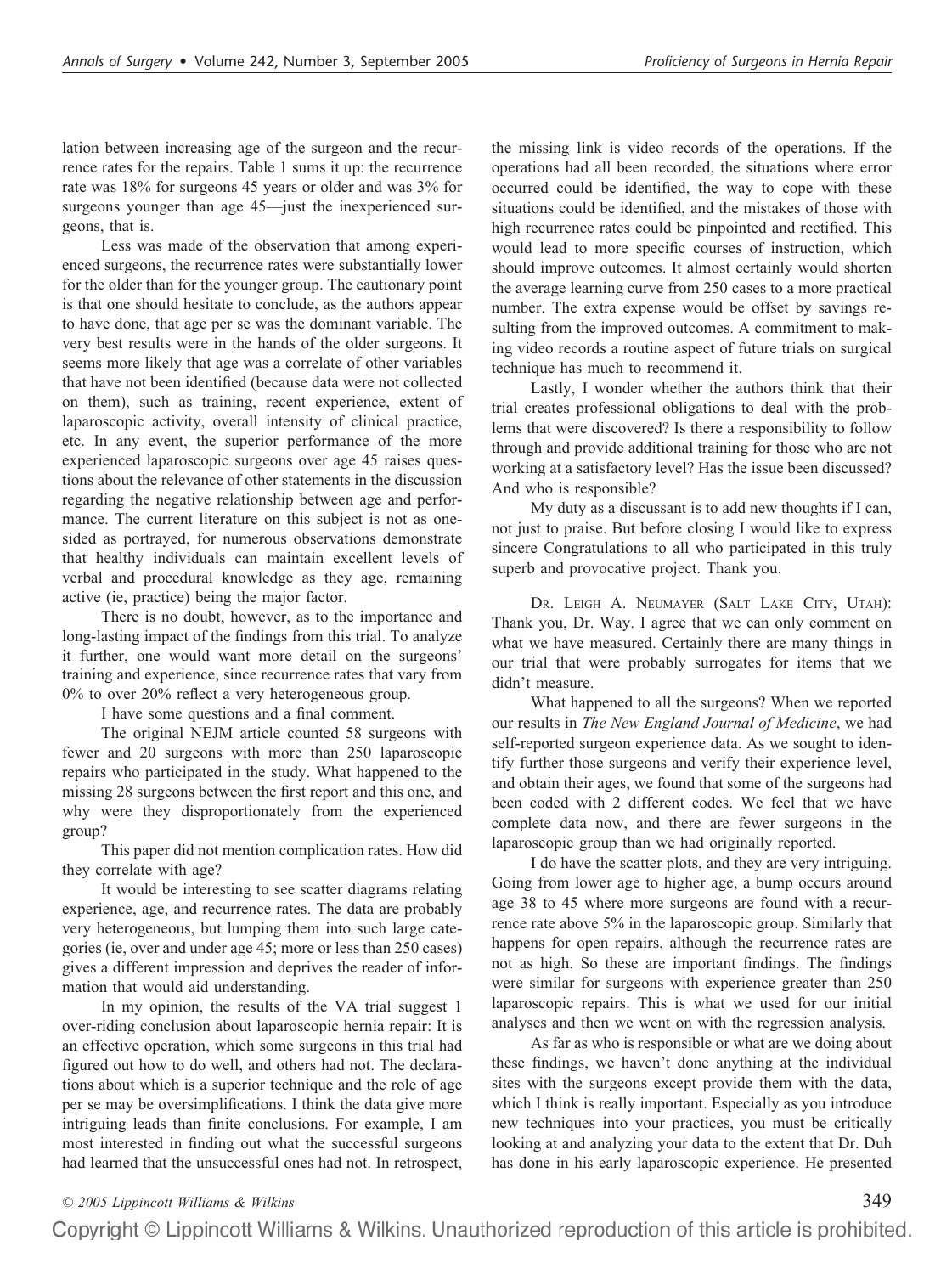some of that information at the American College of Surgeons meeting this fall.

I believe there is a responsibility for us as surgeons to look at outcomes, and whenever we have data or concerns presented to us, rather than being offended, we should use this information as an opportunity to examine the problem further and determine whether we need to make new policies or structure things differently.

Dr. Polk in his Presidential Address suggested that they had done just that in Kentucky when they found 2 surgeons whose results for carotid endarterectomy were not up to par. And I think he said 1 person retired from doing that operation and the other person went back for more training. Those are both important points.

DR. LAZAR J. GREENFIELD (ANN ARBOR, MICHIGAN): I would like to add my congratulations to the authors and express my appreciation for the opportunity to review the manuscript.

With more attention now focused on the consequences of aging and physicians, this is a timely and of course very touchy subject. The authors have found a correlation between hernia recurrences and older age, inexperience and junior status of the resident assisting the repair. Missing from the report is information concerning the balance of pertinent risk factors in the patients such as nutrition, smoking, history, et cetera. But assuming there was equitable distribution, what is the explanation for technical deterioration with age?

Aside from anecdotal experience, data from studies we and others have conducted over the past 10 years show that surgeons suffer the same visual and cognitive decline with aging as nonsurgeons. Other tests in industrial settings show that age is accompanied by resistance to change, loss of strength, and irritability, a combination not conducive to learning new technology or new techniques.

But before we convict surgeons of having too many birthdays or residents for not having enough, we need better performance data for individual surgeons over time.

Over the past 4 years we have tested volunteer surgeons over age 45 attending the Clinical Congress of the College using a sensitive Cambridge computer test of cognition and reaction times. The results confirm the cognitive decline with age but show the unexpected finding of remarkably fast reaction and movement times that are uneffected by age. Whether this is a feature of selection or training will require further investigation. Our study will be completed this year when we retest the participants. So if any of you took the test, please plan to come back for retesting at this year's College meeting.

The best defense against assumption of deterioration is data to the contrary, or, if changes have occurred, a definitive measurement of their extent. It is a major leap from the controlled environment of a test to the operating room, but the authors have shown us that outcomes may well be different for older surgeons. We need to address this issue before outside groups rush to judgment.

I would like to ask 2 questions. Are you contemplating further studies of other procedures where technical impairment may have consequences more serious than hernia recurrence? And if conclusions are valid as far as age-related performance is concerned, what should we do about it?

DR. LEIGH A. NEUMAYER (SALT LAKE CITY, UTAH): Thank you, Dr. Greenfield. We actually are considering further study. Especially because of my involvement in the NSQIP we plan to try to use that database to look at surgeon age and outcomes. This will require the merging of a couple of databases, though, but we are in the process of preparing that proposal.

Further, what should we do about it if we do find an age-related difference? There are several things we should do about it. The American Board of Surgery has already taken steps with the new requirements for maintenance of certification, and hopefully we will be able to make some new evidence-based recommendations.

I do feel, as you do, though, that we need further data. All we did with this study was a secondary analysis of some data we already had. A study should be designed to specifically look at the effect of aging, and how surgeons learn new techniques.

I think it became a large issue with laparoscopic hernia repair, because for many of our surgeons, not only was the view of the operative field different, but the actual technical challenge of operating in 2 dimensions when you are used to operating in 3 was quite different. Hopefully we can design and conduct more studies. Most laparoscopic skill studies have actually been done with medical students and residents, not with older surgeons.

DR. ANTHONY A. MEYER (CHAPEL HILL, NORTH CARO-LINA): I greatly enjoyed the paper. Two points.

You described that actual age and experience were additive in terms of the reduced rate of recurrence, showing that surgeons over the age of 45—which I am long since passed—actually can have better outcomes.

But the more important thing, I think, had to do with the fact that possibly surgeons over the age of 45 are possibly less able, though there is variable in that group, to learn the new techniques. The implication for workforce is going to be important, because the new technology and new techniques that are coming out are doing so at an accelerating pace. And as that happens, surgeons who are very good at doing operations into their 50s, 60s, and 70s may not be as good at learning the new techniques. And being able to have that number of surgeons able to do all those new things may significantly impact the number of people who can perform

350 *© 2005 Lippincott Williams & Wilkins*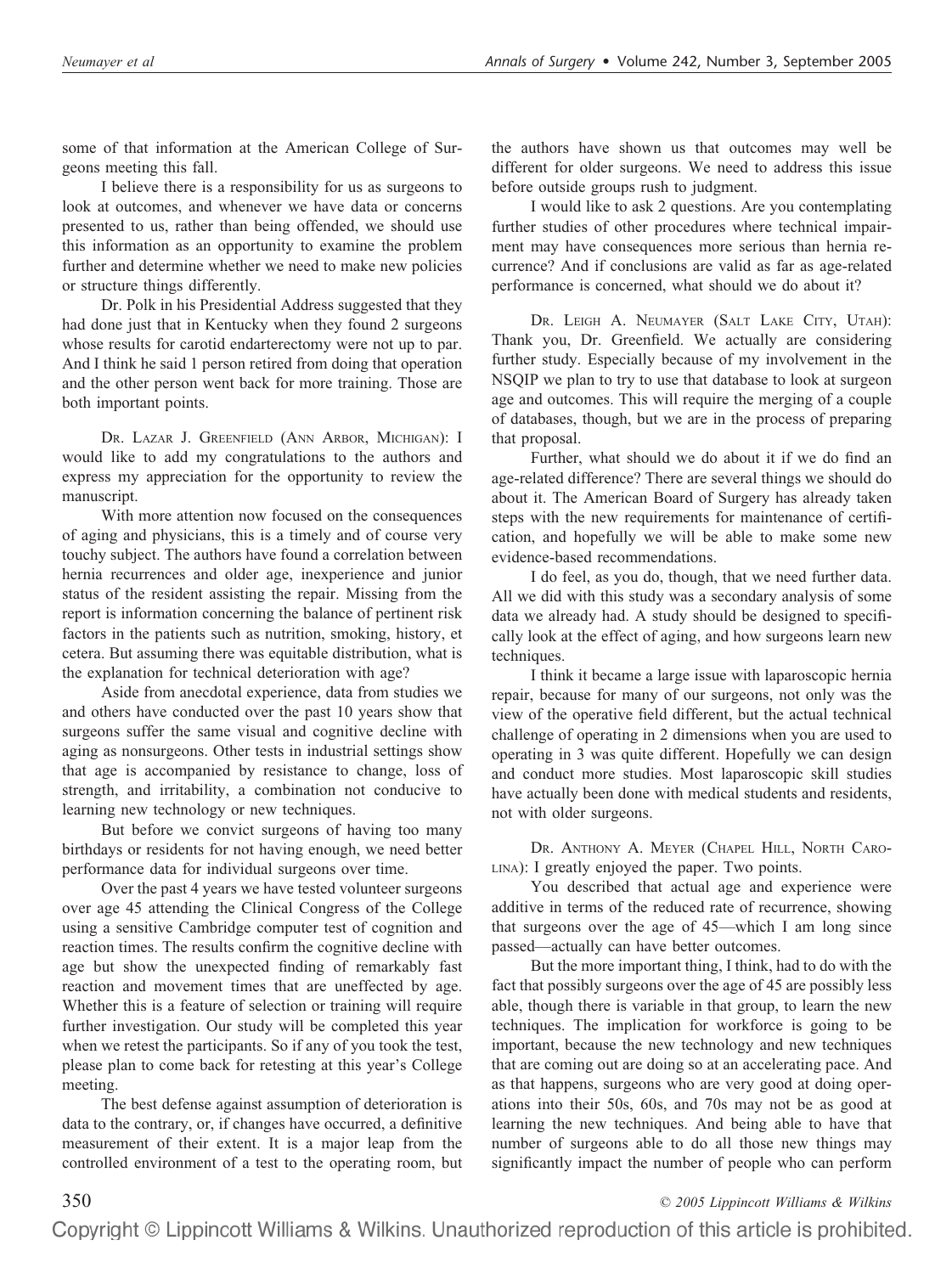surgery around the country, especially the newest techniques. I think that the implications for this regarding the surgical workforce are significant and wonder if you have any plans to look at that, trying to quantify the rate of technology change.

DR. LEIGH A. NEUMAYER (SALT LAKE CITY, UTAH): That is a very important point. When I finished my residency in 1990 it seemed that the jury was in as far as hernia repair and techniques for appendectomy were concerned. As we all know, in the last 15 years both of these assumptions have been turned upside down by new imaging and operative techniques. We are very interested in that and hope to study it further.

DR. MURRAY F. BRENNAN (NEW YORK, NEW YORK): This morning I was just perplexed; now I am confused. If my older age impairs my performance but my greater experience improves my performance, the generic question is: How do I get the experience without getting older?

DR. LEIGH A. NEUMAYER (SALT LAKE CITY, UTAH): Well, learning can't be restricted to 80 hours a week. I think that is part of it. Although I personally think that work hours restrictions are a good thing.

DR. DAVID I. SOYBEL (BOSTON, MASSACHUSETTS): I wanted to comment as one of the investigators who participated in the trial. And this study emphasizes if nothing else that there is no such thing in surgery as a routine procedure.

First, the data that you show about the PGY level of the resident in open repairs affecting the ultimate outcome should be a very disturbing observation. If we in the VA honestly couldn't do as good a job with a PG 1 as with a PG 3, that is very bad news. I am wondering whether you looked at that in a little bit more detail to try to figure out what might have been the root cause of that particular observation.

The second observation is that in standardizing the procedure we may actually have gone to too high a level of standardization. I wonder if one of the reasons particularly for the higher recurrence rate among older surgeons was not so much what we might infer about technical deterioration with age, but the fact that somewhat more complicated hernias may have been referred to more experienced people on the staff.

I do think one of the weak links in the study design was that we were so standardized in the size of the mesh that we were using that for some of these large direct defects, we may not have been actually using the right size mesh in relationship to the size of the defect. I don't remember us being able to note the dimensions of the defect or recording of that. And I would hate for that to become the reason that laparoscopic repair is not viewed as being as good as open repair in terms of recurrence rates.

DR. LEIGH A. NEUMAYER (SALT LAKE CITY, UTAH): Thank you, Dr. Soybel. Actually, we did have in the protocol that the mesh had to overlap the defect by 2 centimeters. So you could use more pieces of mesh. But I do think you are on point in that we didn't allow people to slit the mesh. If they did, they had to file a protocol deviation. Dr. Duh can address that better than I.

We did look at the sizes of mesh because we did record that, and we found, as others have found, that it is the vertical size in the laparoscopic repair that matters, and that needs to be at least 8 if not 10 centimeters. The studies indicating a larger vertical dimension were originally published about 2 years into our study and we became aware of it shortly thereafter. By that time nearly all the patients had been operated on. Luckily, most of our surgeons already were taking advantage of that information.

The relationship of recurrence to PGY in the open repair may be because we are across the table from each other, or maybe it is actually the feel of putting in a stitch in that they learn over time.

Bob Fitzgibbons, who can't be here today, in the watchful waiting trial reports that in Omaha for that study, he has no recurrences in the open group. It may be just that because we are so familiar with the repair we don't pay as much attention as we should.

DR. QUAN-YANG DUH (SAN FRANCISCO, CALIFORNIA): Just to follow up on Dr. Soybel's point. It is possible that the experienced surgeons were more willing to deviate from the protocol, and in some situations that may actually give you the better results.

I have 2 questions.

One concerns methodology. Age and number of cases are continuous variables, which you have made dichotomous. How many surgeons crossed these thresholds from 1 group to the other during the study and how did assign these cases?

The second question is: Did you look at the recurrent hernia group? Since repair of recurrent hernia is more complex than that of primary hernia, one may expect experience to make even a bigger difference.

DR. LEIGH A. NEUMAYER (SALT LAKE CITY, UTAH): For the first question, we did make age a dichotomous variable. We actually calculated the age of each surgeon in the year that they did the hernia repair for that individual patient. Age was treated dichotomously but we had varying ages. We did not determine how many people went from under 45 to over 45 in the course of the trial. Approximately 3 surgeons went from low experience to high experience groups during this study.

For the recurrent hernias, if you remember, the recurrent hernias were about  $10-14\%$  in both groups. There were only about 100 recurrent hernias in each group. We analyzed

#### *© 2005 Lippincott Williams & Wilkins* 351